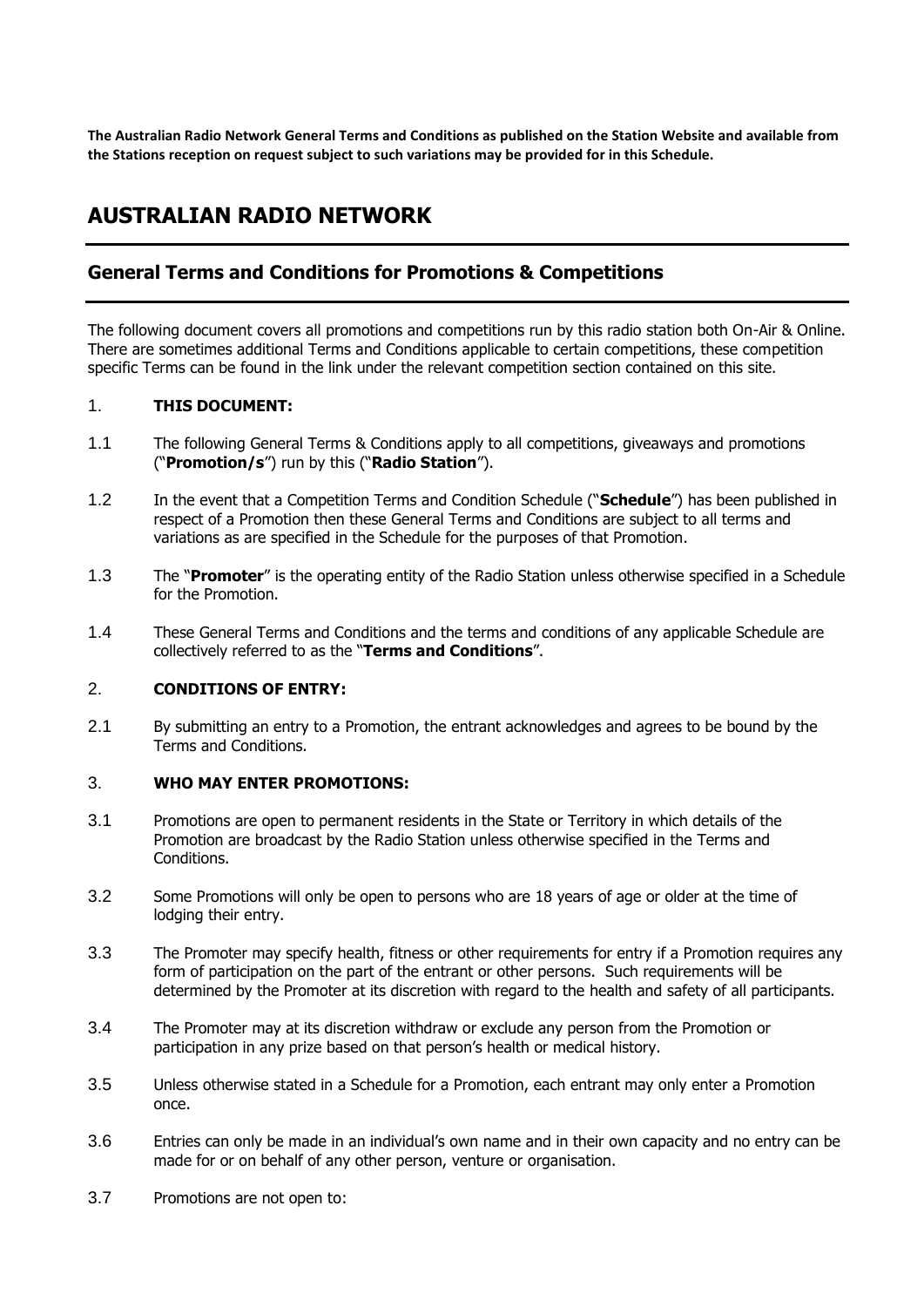- (a) employees of, or contractors to, the Promoter or any of its agencies involved with the Promotion;
- (b) the spouse, de facto spouse, parent, natural or adopted child, or sibling (whether natural or adopted by a parent) of such employees and contractors (whether or not they live in the same household);
- (c) any person who is discovered to have used or attempted to use any more than one name in order to qualify to win any Promotion run by the Promoter except in the case of a legal change of name;
- (d) any person where that person or anyone from the same family or household has won a prize or prizes from the Promoter on the radio station or on any station owned or controlled by the Australian Radio Network valued either individually or collectively at more than **\$500 in the 30 days** prior to the commencement of the Promotion, or **\$20,000 in the 6 months** prior to the commencement of the Promotion.
- 3.8 All contestants acknowledge and agree that the Promoter can rely on the Terms and Conditions and in particular, this Clause 3 even if the Promoter only learns of a person's ineligibility after the Promoter has or appears to have awarded the prize to the ineligible person. In those circumstances, the Promoter can require return of the prize or payment of its value to the Promoter.

## 4. **ENTRY REQUIREMENTS:**

- 4.1 All entries must be lodged in accordance with the requirements of the Terms and Conditions for the specific Promotion.
- 4.2 The Promoter is entitled at its sole discretion to reject or disqualify any entry which it determines to be incomplete or ineligible or which in the sole opinion of the Promoter contains unlawful, defamatory, offensive or other material which if published or broadcast would place the business interests of the Promoter at risk or adversely effect the goodwill, name or reputation of the Promoter.
- 4.3 All entries in any form, whether written or delivered by email, telephone, SMS or otherwise are deemed received only upon actual receipt of a complete and eligible entry by the Promoter. In the case of online entries by way of website or other communication application, an entry will not be deemed received unless and until a complete and legible entry is received onto the Promoter database. The Promoter shall have no responsibility for the failure of any means of communication whether within the Promoter's control or otherwise.
- 4.4 Where entries are made by SMS, the maximum cost of each SMS is 55 cents (including GST). Participation will only be open to entries submitted from the Participant's own telephone and where such telephone allows caller ID, is SMS compatible and is connected via a service provider which allows the receipt of text and premier messaging.

#### 5. **PRIZES:**

- 5.1 All prizes will be awarded either:
	- (a) where a Schedule applies in respect of the Promotion, as provided for in that Schedule; or
	- (b) in other cases as is published by the Promoter in respect of the Promotion.
- 5.2 All prizes must be collected within 3 months of the date of notification of winners as provided for below. Subject to the regulatory requirements of the individual States or Territories, prizes not collected within 3 months will be forfeited and will be redistributed into the prize pool of the associated station and used for alternative contest giveaways. See clause 16 regarding Prize Claim and Delivery.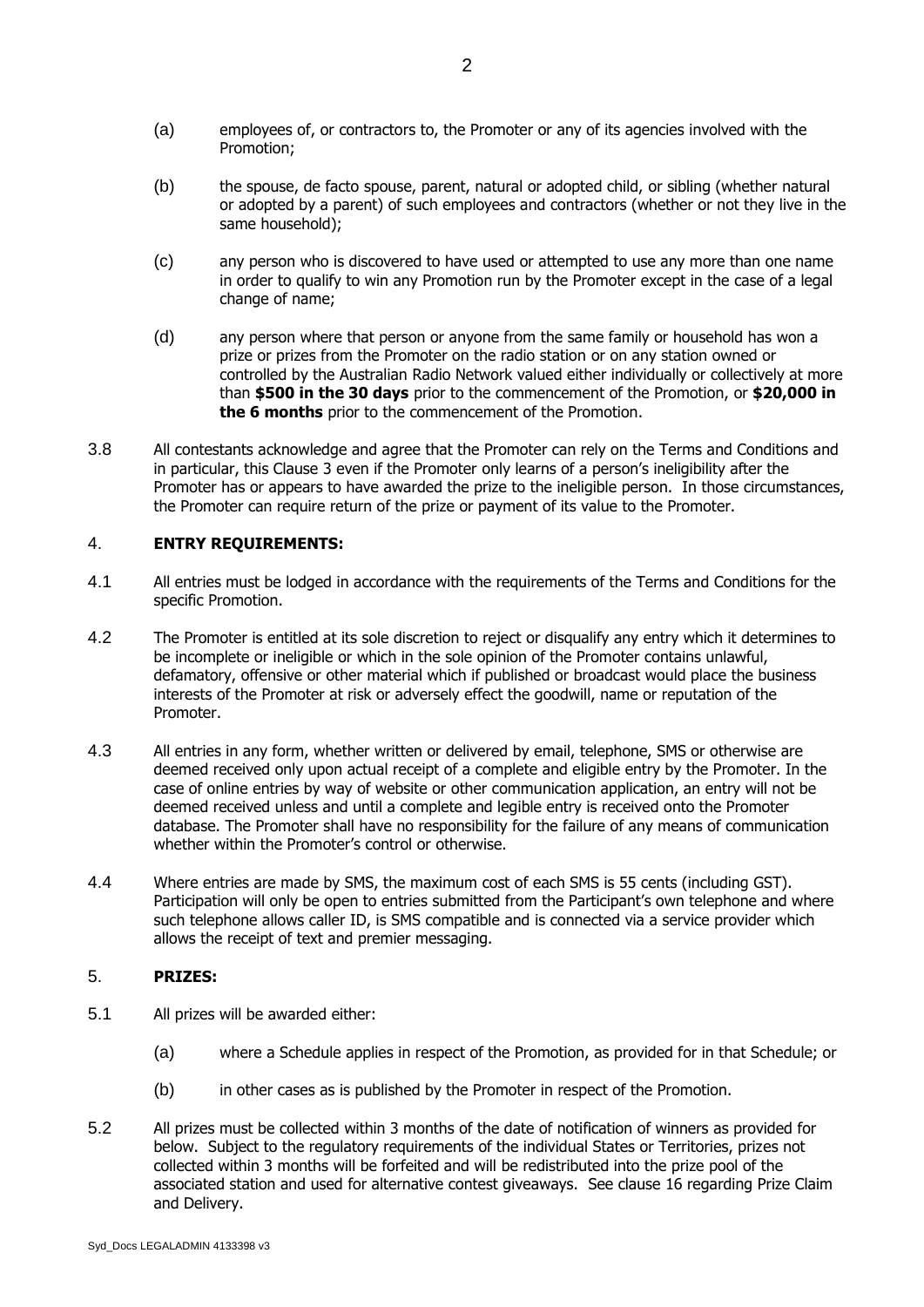- 5.3 All prize items are valued based on recommended retail pricing inclusive of GST and the Promoter takes no responsibility for any variation in item values.
- 5.4 Any taxes which may be payable as a consequence of a winner receiving the prize are the sole responsibility of that winner.
- 5.5 Prizes are non-transferable and may not be redeemed for cash.
- 5.6 All "cash" prizes will be paid by cheque drawn payable to the winner only.
- 5.7 If the specified prize becomes unavailable due to general unforeseen circumstances, the Promoter may substitute a prize of like or equal value, subject to state regulations.
- 5.8 If the specified prize becomes unavailable due to acts of terrorism or acts of god (IE earthquake or other natural disaster). The Promoter and its associated promotional partners will not be liable for replacement of any prize.
- 5.9 If a prize comprises tickets or attendance at any function or event, the Promoter accepts no responsibility or liability in respect of the function or event. Should the function or event be cancelled, postponed or otherwise varied, including but not limited to by the substitution of the promoted performers, then the Promoter has no responsibility to provide alternate or substitute tickets or to provide any cash equivalent in substitute for the tickets. The winner will in all respects be bound by and comply with the terms and conditions applicable to such event or performance including but not limited to the requirements for responsible service of alcohol and the right of the Promoter, the organiser of such a function or event or their respective contractors or representatives the right to refuse the winner and/or any guests of the winner entry or service.
- 5.10 Where a prize includes backstage or other opportunities to meet performers or celebrities, all such opportunities are at the discretion of the relevant artist or celebrity and their management and the Promoter will not be responsible or liable in the event that such meet and greet opportunities do not take place and no replacement tickets, cash substitute or other compensation will be payable in any form by the Promoter in these circumstances.
- 5.11 If a prize includes attending an event where alcohol is served, then a winner and any accompanying guests must be 18 years of age or over and must carry with them at all times during such event valid photographic identification and must provide such proof of age for inspection on request.
- 5.12 If a prize comprises vouchers, then all vouchers will be subject to the terms and conditions of the provider of the vouchers and the expiry date specified by the provider of the voucher.
- 5.13 Unless otherwise specified, the class of travel for a travel prize incorporating an airfare is economy class.
- 5.14 Any prize comprising accommodation will be for accommodation costs only and does not include additional charges (such as mini bar, in-room entertainment, dry cleaning, room service or other additional charges) unless additional room service or other related charges are expressly stated to be included in the Schedule for the Promotion.
- 5.15 All prizes awarded are for the benefit of the entrant only unless otherwise specified in a Schedule for the Promotion and are non-transferable. Prizes must be used within the applicable time frames and dates specified for the purposes of the Promotion and may be subject to availability and school holiday or peak season exclusions.
- 5.16 Where a prizes includes travel, it is the responsibility of the winner to take out appropriate travel and related insurance at their own cost.
- 5.17 If a prize includes overseas travel then unless otherwise specified in a Schedule for the Promotion, the prize will exclude applicable Government taxes and charges. It is the responsibility of the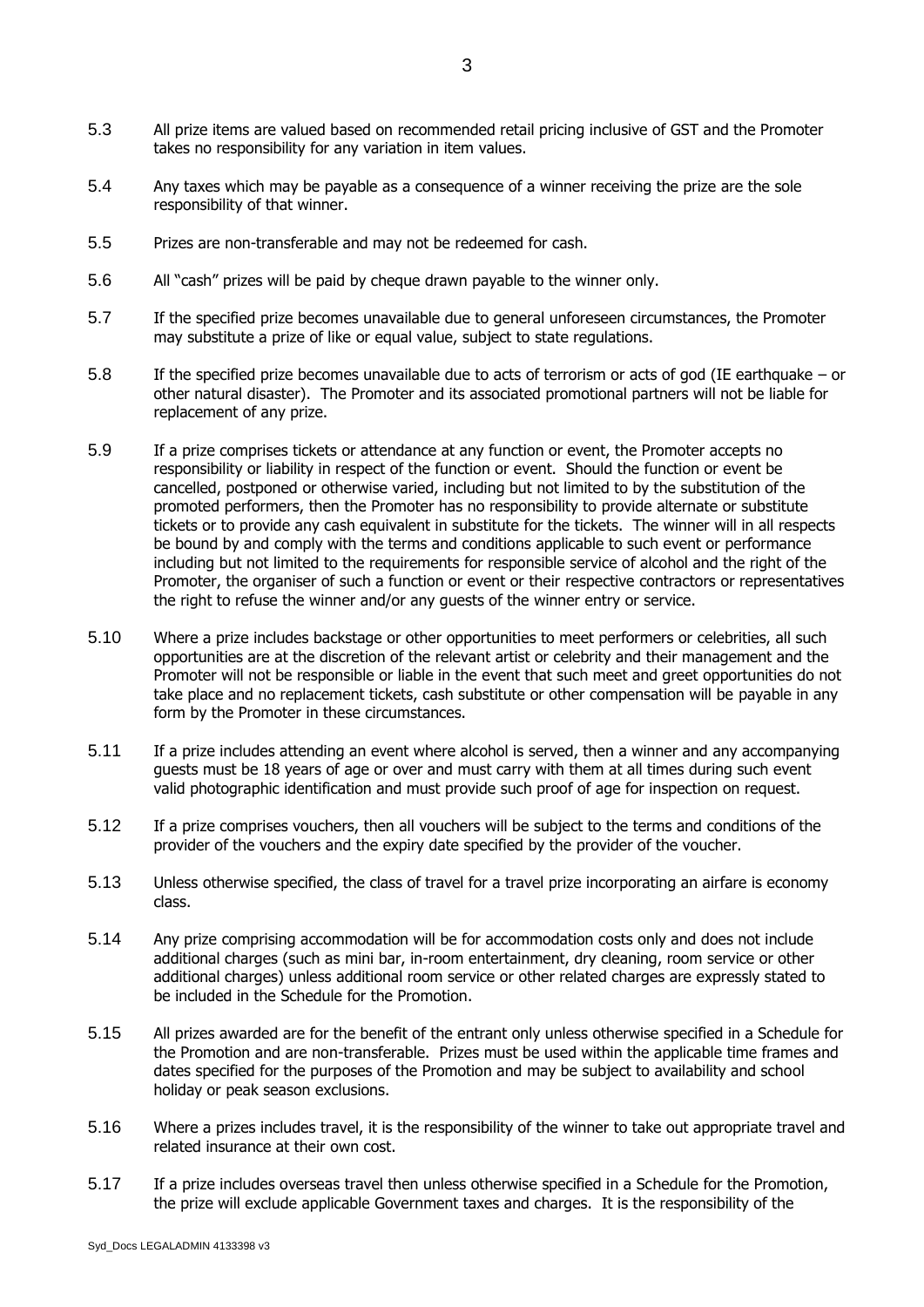entrant to ensure they and any accompanying persons hold valid passports and comply with all legal and regulatory requirements for the travel component of any prize. All travel is at the entrant's own risk and the Promoter accepts no liability or responsibility whatsoever in respect of loss or injury caused during such travel. Failure for any reason to utilise a prize comprising travel within the specified dates will result in the forfeiture of the prize.

- 5.18 The Promoter may at its absolute discretion withdraw or exclude any person from the Promotion or participation in any prize if that person at any time behaves in a manner which in the opinion of the Promoter or the staff contractors or representatives of the operator of any event comprising a prize in a Promotion is inappropriate or offensive or is or could be considered antisocial, dangerous or threatening or which may cause injury to themselves or any other person.
- 5.19 The decision of the Promoter will be final in determining the winner of each Promotion. This will include but not be limited to adjudicating on whether answers to quizzes are correct or otherwise and in the event of a tie or draw in a Promotion determining at its discretion which entrant shall be declared the winner.
- 5.20 If the Promoter becomes aware at any time, including after a winner has been announced, that an entrant has not complied with these Terms and Conditions or other terms and conditions of the Promotion, the entrant will have no entitlement to any prize and, as required by the Promoter, must return or repay the full value of any prize received.

#### 6. **PARTICIPATION IN ACTIVITIES AND PRIZES AND INDEMNITY:**

- <span id="page-3-0"></span>6.1 Any entrant or winner participating in any activity for the purposes of the Promotion or in respect of any prize agrees to fully release and indemnify to the maximum extent permissible by law, the Promoter and Australian Radio Network and their respective contractors, employees, directors and officers in respect of any claim for accident, injury, property damage, financial lossor loss of life in connection with the entrant or winner's participation in the Promotion or prize.
- 6.2 The indemnity granted by each entrant and winner to the Promoter and Australian Radio Network and their respective contractors, employees, directors and officers pursuant to Clause 6.1 includes in respect of any cost, loss, expense, damage or liability whether direct or indirect or consequential, (present or future), and any fine or penalty incurred by the entrant or winner.
- 6.3 In respect of any prize comprising travel or any other activity, the winner expressly acknowledges that undertaking such travel or activity is at the winners own risk and sole discretion and that the winner will make their own assessment of the risks and of their own suitability to participate in or to undertake such activity or travel.
- 6.4 Each entrant and winner may at the discretion of the Promoter be required to execute a Deed of Indemnity & Release prior to their participation in a Promotion or prize in a form determined by the Promoter. The Promoter may deem an entrant ineligible to participate in a Promotion or ineligible to win a prize if they fail to provide such release or indemnity on request.
- 6.5 Winner may substitute a proxy to take part on their behalf full details of proxy will need to be provided to the promoter prior to activity commencement. Such proxy to provide a release and indemnity in accordance with clause [6.1](#page-3-0) and otherwise to be bound by the Terms and Conditions of the Promotion.
- 6.6 Where an entrant or winner is under the age of 18, their parent or guardian will be required to sign the necessary indemnity and consent forms in order for the entrant to participate in the Promotion or prize.

#### 7. **PRIZE COLLECTION:**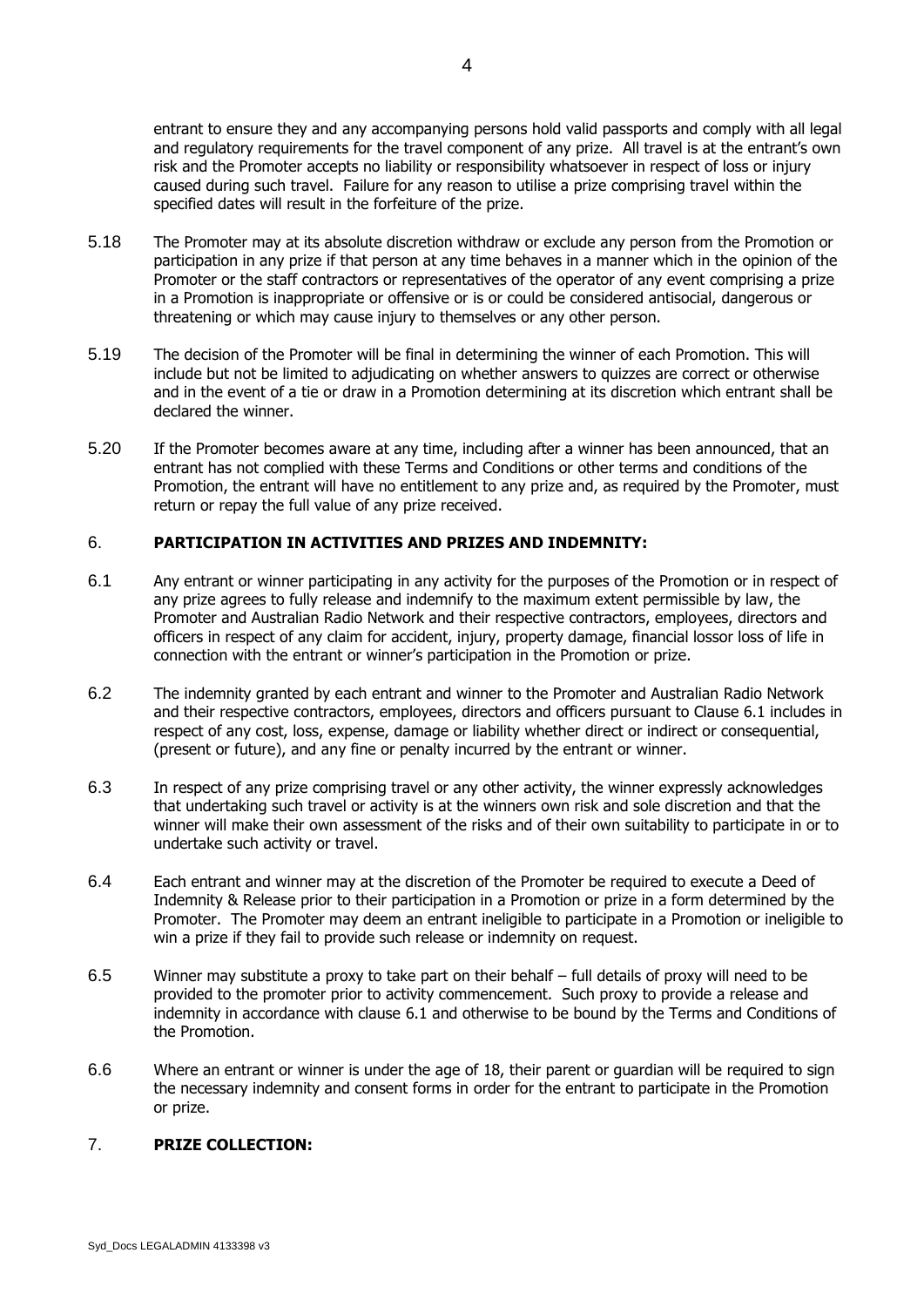- 7.1 Prizes must be claimed in person unless the winner is advised otherwise by the Promoter. The winner will be required to provide photographic identification for the purposes of collecting the prize. The collection of prizes is the sole responsibility of the winner.
- 7.2 For cash prizes, photographic identification must be provided in person at least 5 business days in advance of the intended pick up date to enable cheques to be drawn. Photographic identification will also be required when collecting the prize.
- 7.3 Lost cheques will only be reissued within 6 months of their original issue date and only once.
- 7.4 A copy of the Terms and Conditions and/or a signed receipt and acknowledgement must be signed and endorsed by any winner to indicate his/her understanding and acceptance of these terms.
- 7.5 Prizes will only be awarded following winner validation and verification. The determination of the Promoter or such judges as are nominated by the Promoter are final and no correspondence will be entered into.
- 7.6 If a prize is mailed to an entrant by the Promoter the Promoter shall not be responsible for any replacement or compensation if the prize is lost or is delayed so that for example tickets arrive after their scheduled event. It is at the sole discretion of the Promoter whether or not to mail any prize.
- 7.7 If an entrant or winner is not successfully contacted in a telephone call or attempted telephone call by the Promoter in relation to participation or entry in the Promotion (including where someone who is not the entrants answers the telephone on the entrant's behalf), that entrant may be disqualified and a replacement entrant or winner (whichever is applicable) selected by the Promoter.
- 7.8 Regardless of whether an entrant or winner is contacted or contact is attempted by the Promoter, if that winner does not claim their prize by the specified time, the Promoter reserves the right to void that entry and/or select another winner.

#### 8. **PUBLICITY:**

- 8.1 Each entrant consents to the content of their entry and any telephone entries or other call with the Promoter being recorded, broadcast and published online by the Promoter without payment.
- 8.2 If an entrant submits a photograph as part of a Promotion the entrant consents and hereby grants to the Promoter all rights necessary for the Promoter to edit and publish on its website the photograph at the Promoter's discretion and for other publicity purposes associated with the promotion of the Radio Station. The entrant warrants to the Promoter that all parties shown in the photograph have provided their consent for the purposes of the Promotion and that the photograph is in fact a photograph of the entrant where this is a requirement of the Promotion.
- 8.3 Acceptance of a prize constitutes permission for the Promoter to use winner's name, suburb of residence, recording of winner's voice, photos and likeness and filming for advertising and promotional purposes by the Promoter for broadcast by radio and for use on line without compensation, unless otherwise prohibited by law. The winners name will NOT be used or listed in any other form of media without the explicit and written permission of the winner.

#### 9. **EXCLUSION OF LIABILITY:**

- 9.1 The Promoter takes no responsibility for the loss of prizes due to incorrect or imprecise delivery details provided by an entrant.
- 9.2 The Promoter makes no representations or warranties as to the quality, suitability or merchantability of any goods or services offered as prizes.
- 9.3 To the extent permitted by law, the Promoter is not liable for any loss suffered or sustained to personal property and including, but not limited to consequential (including economic) loss by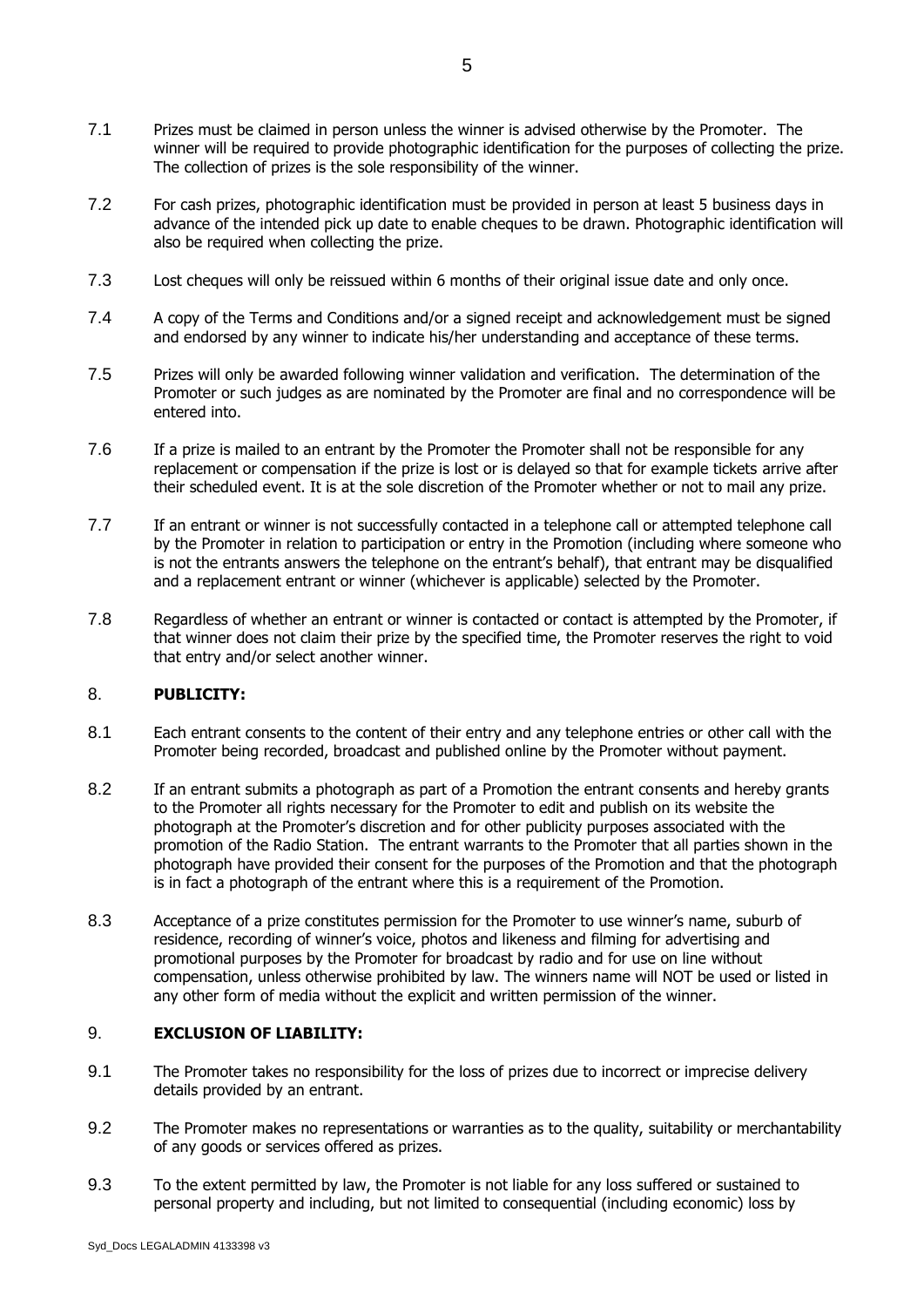reason of any act or omission, deliberate or negligent, by the Promoter, or its servants or agents, in connection with the arrangement for supply, or the supply, of any goods or services by any person to the prize winner(s) and, where applicable, to any persons accompanying the winners.

9.4 A winner (or his or her guests, parent or guardian as appropriate) may be required to sign and return any liability release provided by the Promoter and/or its contractors as a condition of the prize being awarded. Failure to return the signed releases and indemnities will result in the entitlement to the prize being forfeited and the selection of another winner.

### 10. **OWNERSHIP OF ENTRIES:**

10.1 All entries (whether in written, audio or visual form, or a combination of those) become and remain the property of the Promoter (subject to the limits contained in the Privacy Statement).

## 11. **DISQUALIFICATION:**

- 11.1 The Promoter is not responsible for lost, interrupted communications or unavailable network server or other connections, failed telephone, mid-delivery or computer transmissions or other errors of any kind, whether human, mechanical or electronic.
- 11.2 The Promoter assumes no responsibility for any error, defect, delay, theft or unauthorised access to or alternation of entries. Subject to any written directions given under the applicable law, if for any reason, the Promotion is not capable of operating as planned, including infection by computer viruses, tampering, unauthorised intervention, fraud or any other causes beyond the control of the Promoter which corrupts or affects the administration, security, fairness, or proper conduct of the Promotion, then the Promoter reserves the right, at its sole discretion, to cancel, terminate, modify or suspend the Promotion.
- 11.3 The Promoter reserves the right, in its sole discretion, to disqualify any individual for:
	- (a) tampering with the entry process, including exceeding any limitation on the numbers of entries, or any other process as determined by the Promoter that in any way affects the fairness of the promotion;
	- (b) tampering with the operation of the Promotion or any web site of the Promoter or associated with the Promotions;
	- (c) acting in violation of these Terms and Conditions; or
	- (d) acting in an unsportsmanlike or disruptive manner.
- 11.4 If an entrant selected as winner is found to be in breach of these Terms and Conditions a new winner may be selected and, in the event that the entrant in breach has been awarded a prize, the entrant may be required to return the prize or reimburse the value of the prize to the Promoter.

#### 12. **TERMINATION:**

12.1 Subject to the regulatory requirements in each State or Territory, the Promoter may at its discretion vary the Terms and Conditions or terminate, vary the Terms of Conditions for Promotion or terminate entirely a promotion.

#### 13. **PARTICIPATION:**

13.1 Participation in the Promotion constitutes the entrant's unconditional agreement to and acceptance of the Terms and Conditions. The Terms and Conditions may change from time to time. The entrant is responsible for ensuring his or her familiarity with the Terms and Conditions for the Promotions at the time of participation. The Promoter's decision not to enforce a specific restriction does not constitute a waiver of that restriction or of the Terms and Conditions Promotion generally.